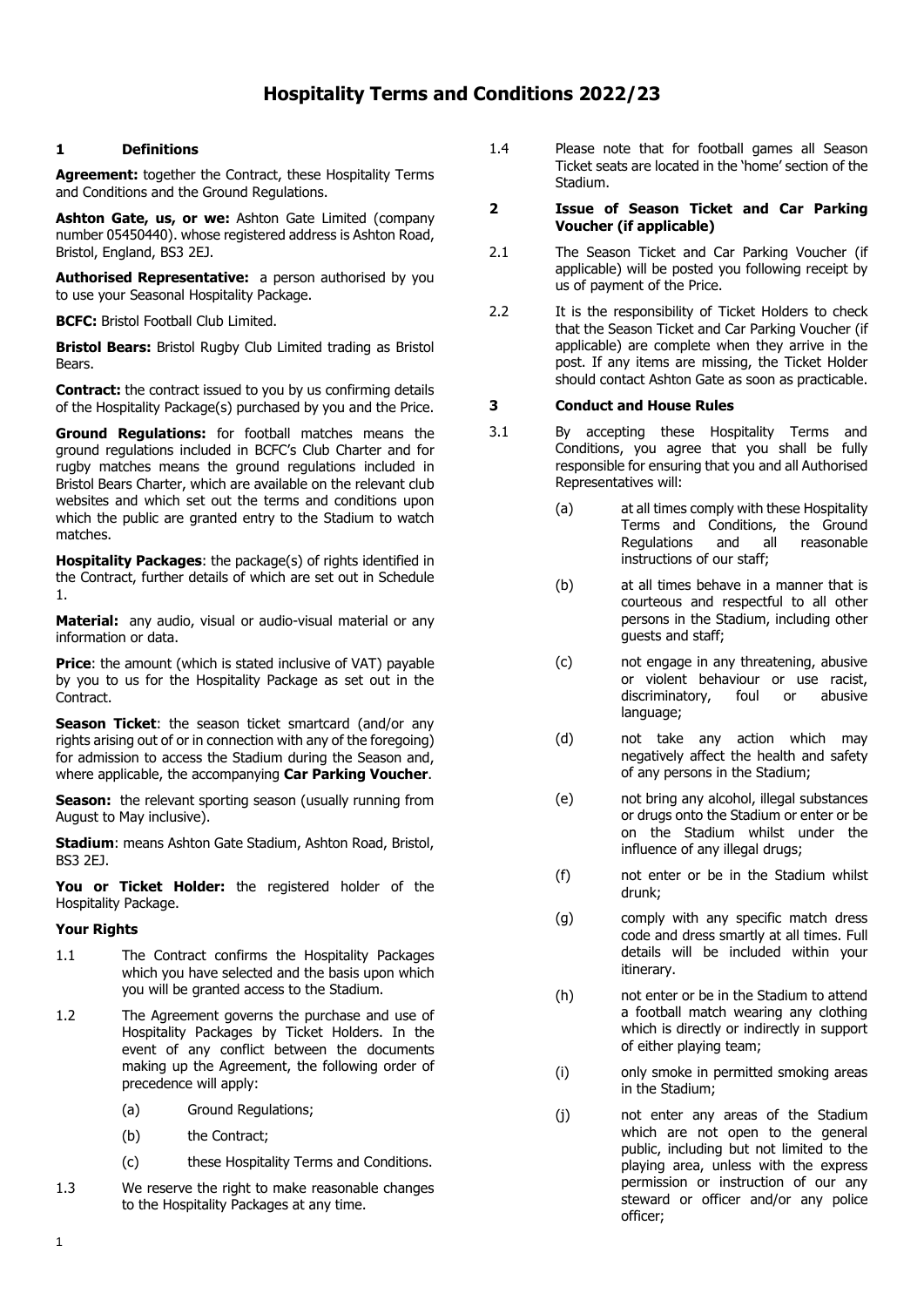- (h) not interfere with, tamper or cause any damage to the Stadium or to any equipment, furniture, fixture or fitting within the Stadium and will be liable for the costs of repairing and or replacing any damaged property and any other associated liabilities, losses, costs and/or expenses;
- (k) not interfere with, tamper or cause any damage or injury to any person or their property whilst on the Stadium and will be liable for the costs of repairing and or replacing any damaged property and any other associated liabilities, losses, costs and/or expenses;
- (l) not bring any item into the Stadium, which may pose a hazard or nuisance to any other person including but not limited to knives, fireworks, explosives, smoke canisters, flares, illegal substances, laser devices, drones or any other item that may be used as a weapon.
- 3.2 If you are attending a football match, Ashton Gate shall be entitled to refuse to admit to the Stadium or eject from the Stadium any person if Ashton Gate or Ashton Gate's officials consider that such person is visibly supporting the opposition. Ashton Gate shall be entitled to refuse to admit to the Stadium or eject from the Stadium any person if Ashton Gate or Ashton Gate's officials consider that the presence of behaviour of such person may create and/ or increase potential crowd disorder.
- <span id="page-1-0"></span>3.3 Mobile telephones and other mobile devices are permitted within the Stadium PROVIDED THAT (i) they are used for personal and private use only (which, for the avoidance of doubt and by way of example only, shall not include the capturing, logging, recording, transmitting, playing, issuing, showing, or any other communication of any Material for any commercial purposes); and (ii) no Material that is captured, logged, recorded, transmitted, played, issued, shown or otherwise communicated by a mobile telephone or other mobile device may be published or otherwise made available to any third parties including, without limitation, via social networking sites.
- 3.4 The Ticket Holder shall not be entitled to attend the Stadium to watch any match or event other than where expressly detailed in Schedule 1. Ticket Holders may be offered priority booking (subject to availability and in Ashton Gate's discretion) for other matches or events of the Stadium. However, Ashton Gate reserves the right to charge a Ticket Holder for seats and associated facilities at such other matches or events.
- 3.5 We may refuse you and/or your Authorised Representatives admission to a match if you are unable to show a valid Season Ticket.
- 3.6 You acknowledge and agree that persons under the age of 18 cannot enter or be left at the Stadium unattended and must be supervised by an adult at all times. The supervising adult is totally responsible for the behaviour of young persons at all times and young persons shall be expected to

adhere to these Hospitality Terms and Conditions and the Ground Rules.

- 3.7 The Stadium operates under a Licensing Act 2003 premises licence and in compliance with the Sporting Events (Control of Alcohol etc.) Act 1985 (as amended). You agree to comply with both at all times.
- 3.8 We reserve the right to ask you, or your Authorised Representatives for industry recognised identification when purchasing alcoholic beverages. If you are buying alcoholic beverages for more than one person, we reserve the right to ask for industry-recognised identification for all parties who are receiving a drink. We reserve the right not to serve alcoholic beverages to anyone who is not able to provide suitable identification, or to anyone else for any reason.
- 3.9 It is the responsibility of the Ticket Holder to ensure that any Authorised Representative who uses the Hospitality Package and/ or Season Ticket is aware of and complies with these Hospitality Terms and Conditions and the Ground Rules. The Ticketholder shall be fully responsible and liable for any failure to comply with these Hospitality Terms and Conditions and the Ground Rules by an Authorised Representative**.**
- 3.10 Unless credit facilities have been agreed by us in advance, you must pay for any additional food and drink ordered by you (or any Authorised Representative) over and above the food and drink specifically provided as part of the Hospitality Package and/or any additional goods or services purchased by you and/or any Authorised Representative on a match day at the time of ordering. If applicable, you shall confirm to the Stadium, on or before the event start date, the names of any guests who you have authorised to sanction, on your behalf, any additional spend on the day.
- 3.11 No food or beverages should be brought into the Stadium premises without the prior written consent of Ashton Gate.
- 3.12 You agree that we may refuse you and/ or your Authorised Representatives entry to the Stadium or may ask you and/or them to leave the Stadium at any time if we reasonably consider that you are not in compliance with the rules set out in this paragraph 3.

# **4 Resale and Use of Season Tickets and Change of Dates**

- 4.1 You may not cancel or request a refund of your Hospitality Package.
- 4.2 Where we have agreed that you may pay the Price in instalments any cancellation will result in the outstanding balance of the Price becoming immediately due and payable.
- 4.3 Ashton Gate may, in its absolute discretion agree to a variation in your Hospitality Package, for example to enable you to move from one type of hospitality package to another. You agree to pay any additional cost arising as a result of any such change or variation. No refund will be payable in the event that you move to a less expensive package.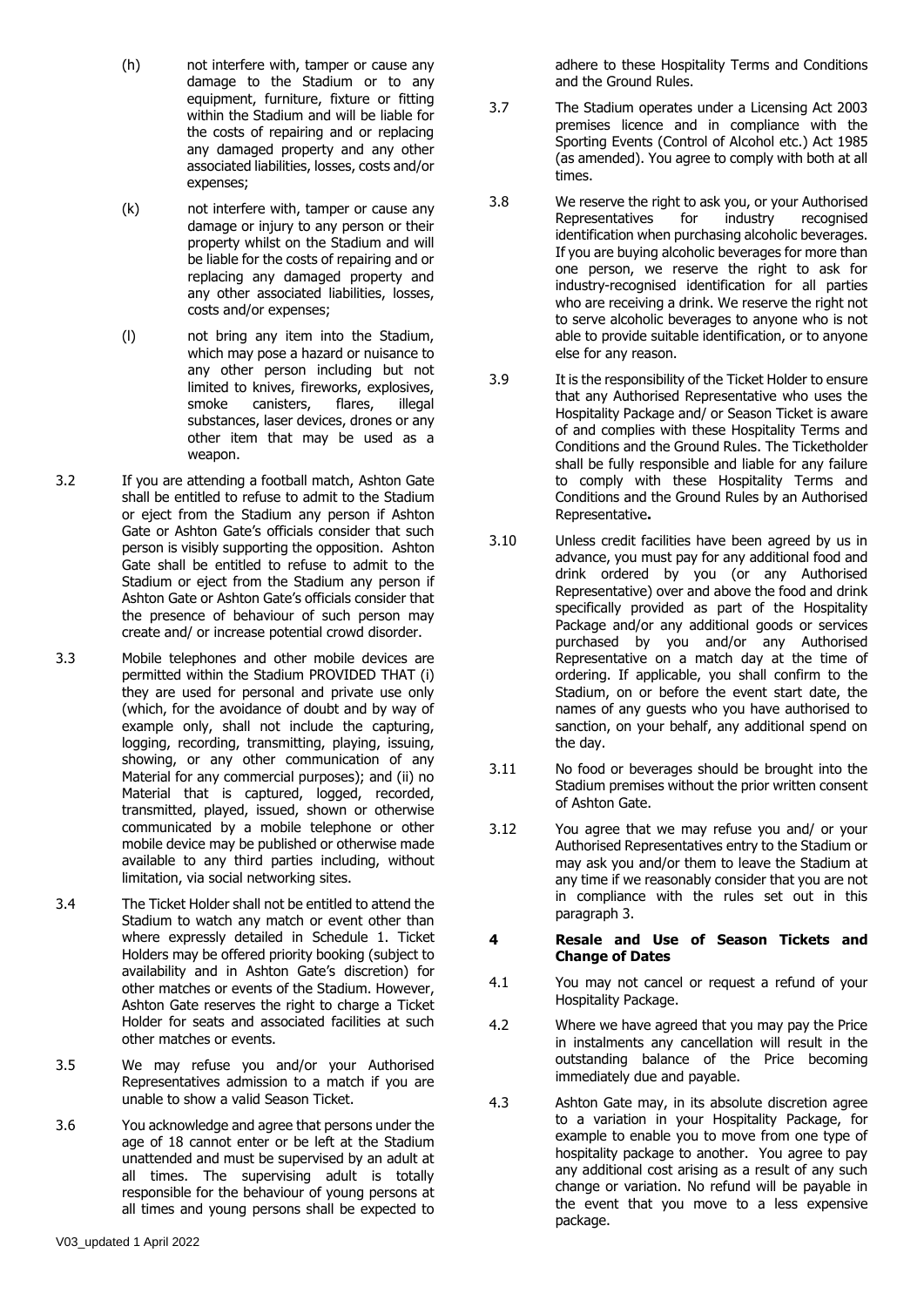- 4.4 Neither Hospitality Packages or Season Tickets may be re-sold without the prior written consent of Ashton Gate save that Hospitality Packages may be used by (but not sold to) Authorised Representatives in accordance with these Hospitality Terms and Conditions and the Ground Rules.
- 4.5 The unauthorised sale or disposal of a Season Ticket may amount to a criminal offence under section 166 of the Criminal Justice and Public Order Act 1994, as amended by the Violent Crime Reduction Act 2006. Ashton Gate will inform the police if it becomes aware that a Season Ticket has been sold illegally and will press for charges to be brought against those breaking this law. If you are convicted of a ticket touting offence, or we reasonably suspect you have committed such an offence, we will notify the EFL who may in turn notify other EFL clubs and/or the relevant law enforcement authorities. The information that we share may include your personal details, information about the offence and about ticket purchases (including payment details). We will use this to identify and prevent ticket touting offences and disorder at matches. We may also, in our sole discretion impose any of the sanctions set out in paragraph 10.
- 4.6 You may not use or make the Hospitality Packages available as prizes in any competitions or other promotional activities of whatever nature, nor shall Ticket Holders and/or Authorised Representatives make any public statement, announcement or declaration or carry out or be associated with any promotional activity of whatever nature expressly or impliedly referring to a relationship between: (i) the Ticket Holder, any Authorised Representative or any third party associated with the Ticket Holder and/or any Authorised Representative; and (ii) Ashton Gate.
- 4.7 The Season Ticket will remain the property of Ashton Gate at all times and must be produced together with evidence of your identity, if required by any official, steward or employee of Ashton Gate or any police officer. Ashton Gate reserves the right to require the immediate return of the Season Ticket at any time.

# 5 **Changes to Dates, Refunds and Exchanges**

- 5.1 No guarantees can be given by Ashton Gate that a match will take place at a particular time or on a particular date. Reasonable endeavours shall be made by Ashton Gate to publicise any change to the date and/or time of a match as far in advance as possible but matches may be rescheduled and without any liability whatsoever. Your Hospitality Package will enable you to attend the re-arranged match.
- 5.2 No refunds will be given by Ashton Gate for any match unattended and where any match is cancelled, abandoned or postponed Ashton Gate shall have no liability whatsoever to Ticket Holders or any Authorised Representatives in respect of any such match except that, following any cancellation, abandonment or postponement of a home match, a Ticket Holder or any Authorised Representative shall be entitled to attend the rearranged match (if any).
- 5.3 If, due to the current Covid-19 pandemic, a scheduled match is permanently cancelled we will seek to offer you a replacement service of equivalent value or suitable compensation. This will be assessed on a case by case basis acting reasonably and in good faith.
- 5.4 Ashton Gate will have no liability whatsoever, including (but not limited to) any indirect or consequential loss or damage, loss of enjoyment or travel/accommodation costs.
- 5.5 **All sales are final and no refunds will be offered to Ticket Holders who wish to return their Season Ticket or cancel their Hospitality Package.**

# **6 Parking**

- 6.1 If you choose an Executive Box, Seasonal Hospitality Premier or Seasonal Hospitality Elite Package you will be entitled to the parking spaces detailed in Schedule 1 (up to the maximum number of matches covered by your Hospitality Package) Car parking may be withdrawn and / or the location (whether onsite/ off site or otherwise) changed in Ashton Gate's sole discretion in order to accommodate the works required for the development of the Ashton Gate Sporting Quarter. No refunds or discounts will be payable in the event of such withdrawal or cancellation.
- 6.2 You may only use a parking space if you display your Car Parking Voucher in your car whilst at the Stadium. Car park attendants do not have access to customer lists and will not be able to admit you without your Car Parking Voucher.
- 6.3 If you lose or damage your Car Parking voucher, you will need to pay us a fee of £25 for a replacement.
- 6.4 We shall not be liable for any refunds following your failure to gain admittance due to your failure to produce, or loss of, your Car Parking Voucher.

# **7 Menu choice and dietary requirements**

- 7.1 For all Executive Box Packages you will need to let us know the following no less than 10 days prior to a match:
	- (a) subject to any restrictions imposed as a result of social distancing rules, your choice of buffet or three course sit down meal;
	- (b) any dietary requirements or allergies for you or any of your guests; and
	- (c) the number and names of people who will be in your Executive Box for the match.
- 7.2 For all Seasonal Hospitality Packages you will need to notify us no later than 10 days prior to a match if any of your guests have any specific dietary requirements or allergies.
- 7.3 The selection of menu choices for both buffet and sit down meals will be entirely at our discretion.

# **8 Season Ticket Cards – loss or theft**

8.1 If you lose or misplace your Season Ticket or have them stolen, you should report this to Ashton Gate as soon as possible. If your Season Ticket is stolen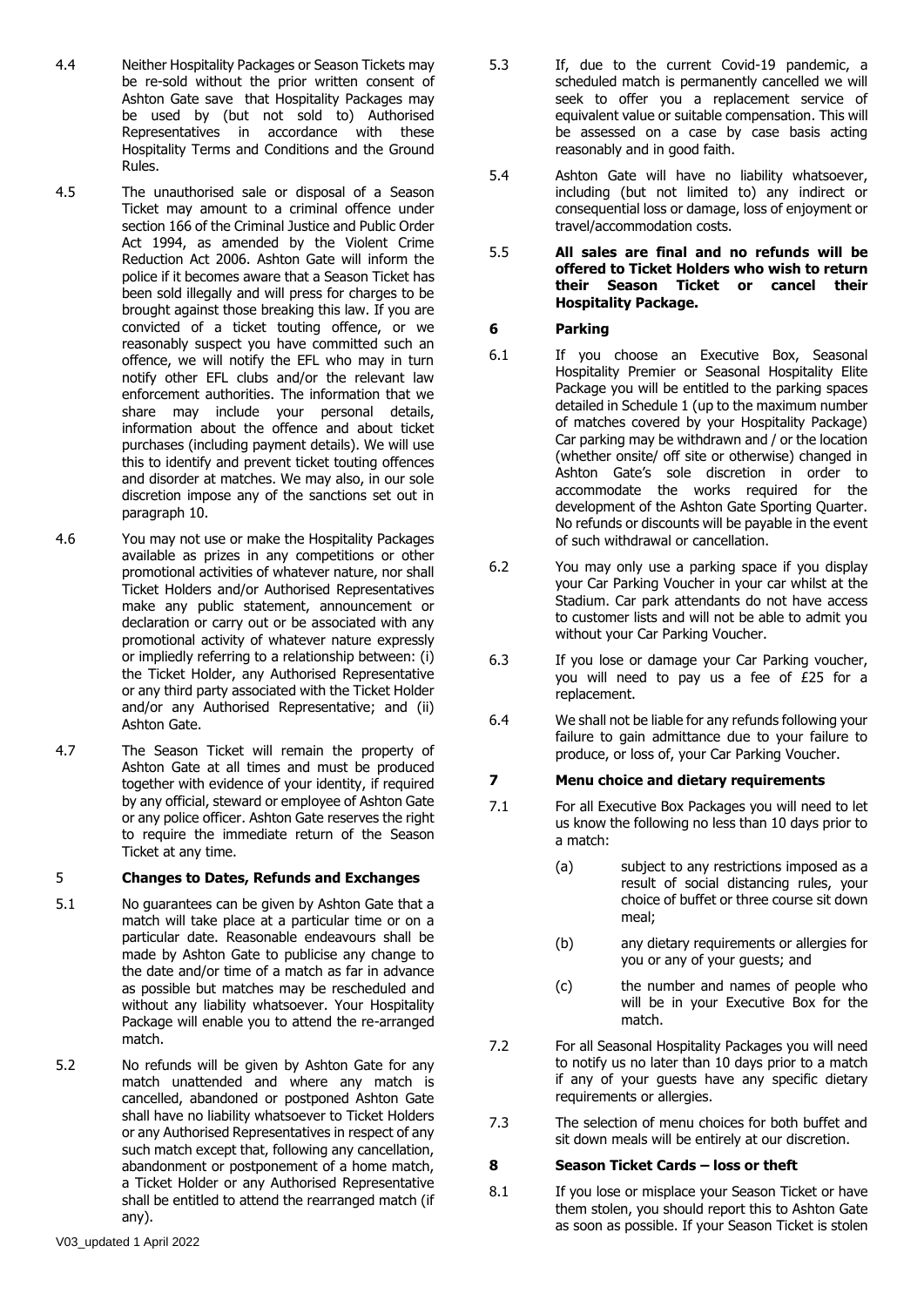you should report the theft to the police and the relevant crime number should be quoted in all correspondence with Ashton Gate. Ashton Gate may issue duplicate Season Tickets in its absolute discretion and on such terms and conditions as Ashton Gate directs. Unless otherwise directed by Ashton Gate, you will need to pay us a fee of £25 for each replacement Season Ticket.

8.2 Your seat numbers will be confirmed on your Season Ticket or, where you have purchased additional one off tickets for guests, on the relevant match ticket.

#### **9 Table reservations**

- 9.1 Save where we are required to allocate seats as a result of social distancing restrictions, unless it is specified in Schedule 1 that your Hospitality Package includes a reserved table your dining seats will be unreserved.
- 9.2 Where you have purchased additional hospitality for guests we may, where requested and subject to availability and our discretion, reserve tables for large groups.
- 9.3 For corporate Seasonal Hospitality Premier Packages and Seasonal Hospitality Elite Packages, a private table will be reserved for you with up to a maximum of 12 seats (please note that minimum numbers may also apply).

#### <span id="page-3-0"></span>**10 Application of Sanctions, Termination and/ or Withdrawal of your Rights**

- 10.1 Without prejudice to any other rights or remedies that Ashton Gate may have, if any of the circumstances set out in paragraph 10.2 apply, Ashton Gate reserves the right to:
	- (i) eject any Ticket Holder and/or Authorised Representative from the Stadium (or refuse them entry to the Stadium);
	- (ii) suspend or terminate the contract between Ashton Gate and the Ticket Holder for the Hospitality Package;
	- (iii) prevent a Ticket Holder and/or any Authorised Representative (either indefinitely or for a period of time) from attending any future match held at the Stadium; and/or
	- (iv) provide relevant information to the police or other relevant authorities.
- 10.2 The circumstances detailed in paragraph 11.1 include:
	- (a) the Ticket Holder or any Authorised Representative breaching these Hospitality Terms and Conditions or Ground Regulations or otherwise misusing the Hospitality Package or Season Ticket;
- (b) the Hospitality Package or Season Ticket being re-sold or offered for re-sale in contravention of legislation applicable to ticket touting;
- (c) the Ticket Holder being prohibited by law from attending any sporting ground or being the subject of sporting related criminal or civil proceedings; and/or
- (d) the Ticket Holder or any Authorised Representative failing to make any payments due to Ashton Gate.

#### **11 Consequences of termination**

- 11.1 On termination or expiry of these Hospitality Terms and Conditions:
	- (a) all of the benefits provided under the Hospitality Package shall terminate and automatically revert to us; and
	- (b) each party shall promptly return to the other all of the property of the other within its possession, including Season Tickets and Car Parking Vouchers.
- 11.2 If the Hospitality Package is suspended or terminated in accordance with paragraph 10.2, the Ticket Holder shall not be entitled to any refund.
- 11.3 **The Ticket Holder shall reimburse Ashton Gate for any and all costs, expenses and/or losses suffered by Ashton Gate as a result of any breach of these Hospitality Terms and Condition by the Ticket Holder and/or any Authorised Representative, or a failure by such persons or entities to pay any sums to Ashton Gate when due. Such costs and/or expenses shall include (without limitation): (i) any legal costs incurred by Ashton Gate or its professional advisors; and (ii) interest on sums due to Ashton Gate at a rate of 3% above the base rate of the Bank of England from time to time.**

# **12 Ashton Gate's Liability to the Ticket Holder**

- 12.1 If Ashton Gate fails to comply with these Hospitality Terms and Conditions, subject to clause 5.4, Ashton Gate is responsible for any direct loss or damage the Ticket Holder suffers that is a foreseeable result of Ashton Gate being in breach of these Hospitality Terms and Conditions, however, Ashton Gate is not responsible for any loss or damage that is not foreseeable. Loss or damage is foreseeable if either it is obvious that it will happen or, if at the time the Contract was signed, both the Ticket Holder and Ashton Gate knew it might happen, for example, if the Ticket Holder discussed it with Ashton Gate during the sales process.
- 12.2 Notwithstanding paragraph 12.1, Ashton Gate is not liable for any business losses. If the Ticket Holder's purchase and/or use of the Hospitality Package is for any commercial business purposes (or where the Ticket Holder is not acting as a consumer), Ashton Gate will have no liability to a Ticket Holder (or their Authorised Representative) for any loss of profit, loss of business, business interruption, or loss of business opportunity.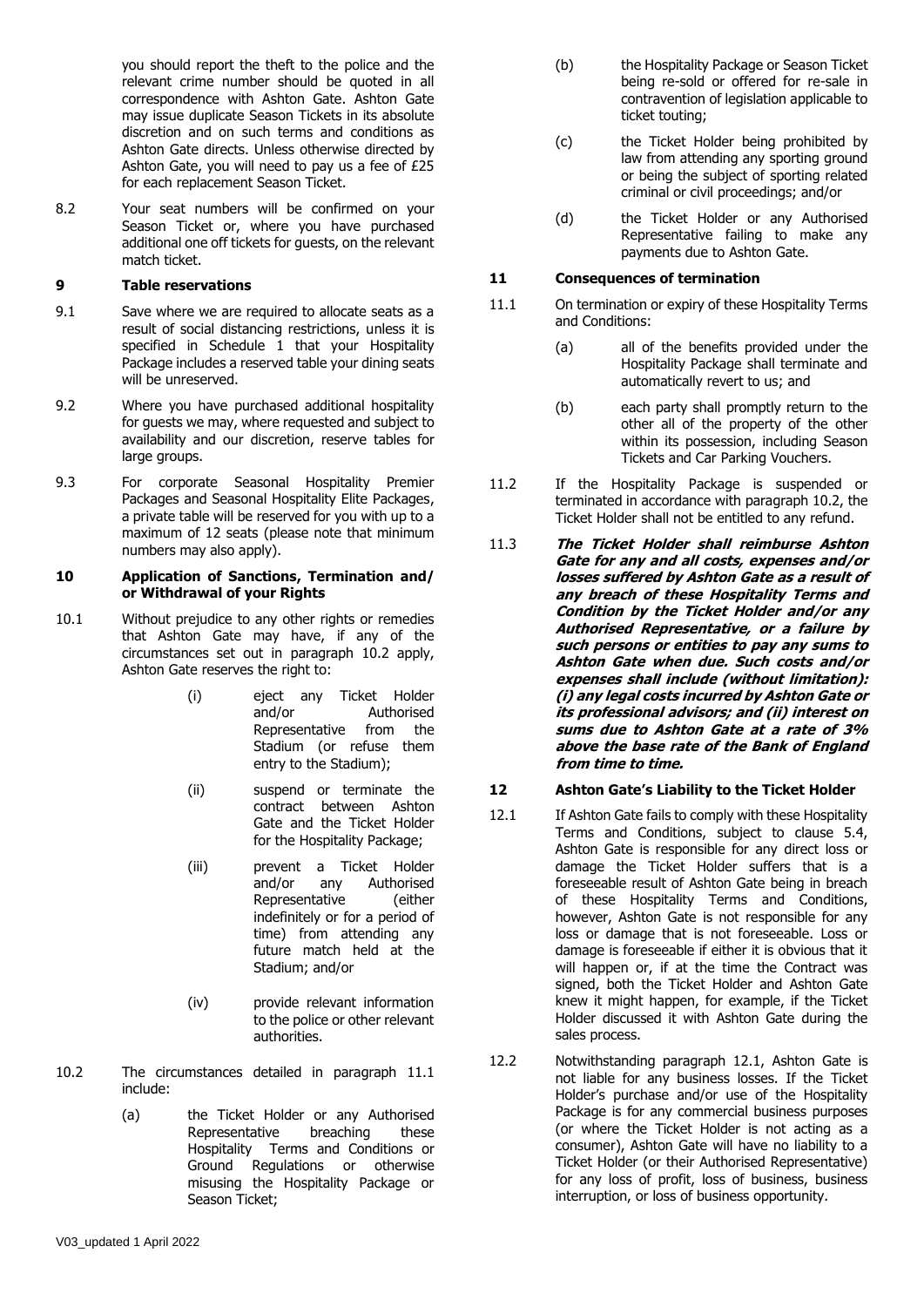- 12.3 Ashton Gate shall not have any liability to a Ticket Holder (and/or any Authorised Representative) for any failure to carry out or delay in carrying out any of Ashton Gate's obligations under the Hospitality Terms and Conditions or Ground Rules, including admitting a Ticket Holder (and/or any Authorised Representative) to the Stadium for a particular match, caused by any circumstance outside its reasonable control. For the avoidance of doubt, and subject to clause 5.3, this includes any restrictions on the holding of matches or social distancing rules imposed as a result of the Covid-19 pandemic.
- 12.4 Ashton Gate shall not have any liability to a Ticket Holder (and/or any Authorised Representative) for any late delivery or non-delivery of any Season Ticket or Car Parking Permit resulting from the actions or omissions of any postal service provider.
- 12.5 In the absence of negligence or other breach of duty by Ashton Gate or its servants or agents, a Ticket Holder and/or any Authorised Representative will be responsible for: (i) any loss, theft or damage to any of their articles left or displayed in or at the Stadium; and/or (ii) any injury to a Ticket Holder or any Authorised Representative.
- 12.6 Ashton Gate does not exclude or limit its liability for:
	- (a) death or personal injury caused by its negligence;
	- (b) fraud or fraudulent misrepresentation by Ashton Gate; and/or
	- (c) any liability which cannot be limited or excluded by law.

# **13 Accessibility and Dietary Requirements**

- 13.1 Dependent on an individual's needs, a selection of specifically designed facilities can be provided at the Stadium. Please contact us to discuss specific requirements and we will do our best to accommodate each individual's needs.
- 13.2 All dietary requirements must be notified to us no later than ten (10) days prior to the match. We will endeavour to accommodate all dietary requests but this cannot be guaranteed. Please note that as a working kitchen we cannot guarantee a 100% sterile working environment.

# **14 General**

- 14.1 If a Ticket Holder has any problem with any of the facilities at the Stadium, they should contact hospitality@ashtongate.co.uk.
- 14.2 Ashton Gate may at any time in its reasonable discretion and/ or where required by social distancing rules substitute a Ticket Holder's allocated seat with an alternative seat and/or facilities of equal (or greater) price.
- 14.3 Save as set out in paragraph [3.3,](#page-1-0) no person (other than a person who holds an appropriate licence) may capture, log, record, transmit, play, issue, show or otherwise communicate (by digital or other means) any Material in relation to a match, any players or other persons present in the Stadium and/or the Stadium, nor may they bring into the Stadium or use within the Stadium (or provide to,

facilitate or otherwise assist another person to use within the Stadium) any equipment or technology which is capable of capturing, logging, recording, transmitting, playing, issuing, showing or otherwise communicating (by digital or other means) any such Material. For the avoidance of doubt, the terms of paragraph [10](#page-3-0) shall apply for any breach of the foregoing.

- 14.4 Ashton Gate and/or any person authorised by Ashton Gate may from time to time create images and/or audio-visual video footage of Ticket Holders and Authorised Representatives attending the Stadium. Ashton Gate owns all rights in such images and footage and Ashton Gate shall be entitled to use them (and to allow others to use them) for any purpose whatsoever (provided that such use does not harm the reputation of the relevant individual whose image is used).
- 14.5 Ashton Gate reserves the right to change these Hospitality Terms and Conditions from time to time (for example, to reflect changes in relevant laws and regulatory requirements) and shall publicise such changes on its website.
- 14.6 Ashton Gate shall at any time be entitled to transfer its rights and obligations under the Agreement to another company within its corporate group. Ashton Gate confirms that: (i) any such transfer shall not adversely impact the Ticket Holder and/or the provision of the Hospitality Package by such group company; and (ii) it shall use reasonable endeavours to inform Ticket Holders of any such transfer (for example, by placing a notice on its website of such transfer).
- 14.7 If any terms of the Agreement are found by a court to be illegal, the rest of the Agreement will remain in force. Each of the paragraphs of these Hospitality Terms and Conditions operates separately. If any court or other relevant authority decides that any of them are unlawful, the remaining paragraphs will remain in full force and effect.
- 14.8 Even if Ashton Gate delays in enforcing the Agreement against the Ticket Holder, Ashton Gate will be entitled to enforce it at a later stage. If Ashton Gate does not insist immediately that the Ticket Holder does anything he/she/it is required to do under the Agreement, or if Ashton Gate delays in taking steps against the Ticket Holder in respect of him/her/it breaking this contract, that will not mean that the Ticket Holder does not have do to those things or that Ashton Gate is prevented from taking steps against the Ticket Holder at a later date.
- 14.9 The Agreement constitutes the entire agreement between Ashton Gate and the Ticket Holder and neither Ashton Gate nor the Ticket Holder shall have any claim or remedy in respect of any statement, representation, warranty or undertaking made by or on behalf of any other party in relation to the Agreement which is not set out therein.
- 14.10 Other than BCFC, Bristol Bears, FIFA, UEFA, The FA, PL and the EFL, no person other than you or Ashton Gate has any rights under the Contracts (Rights of Third Parties) Act 1999 to rely on or enforce any term of the Agreement.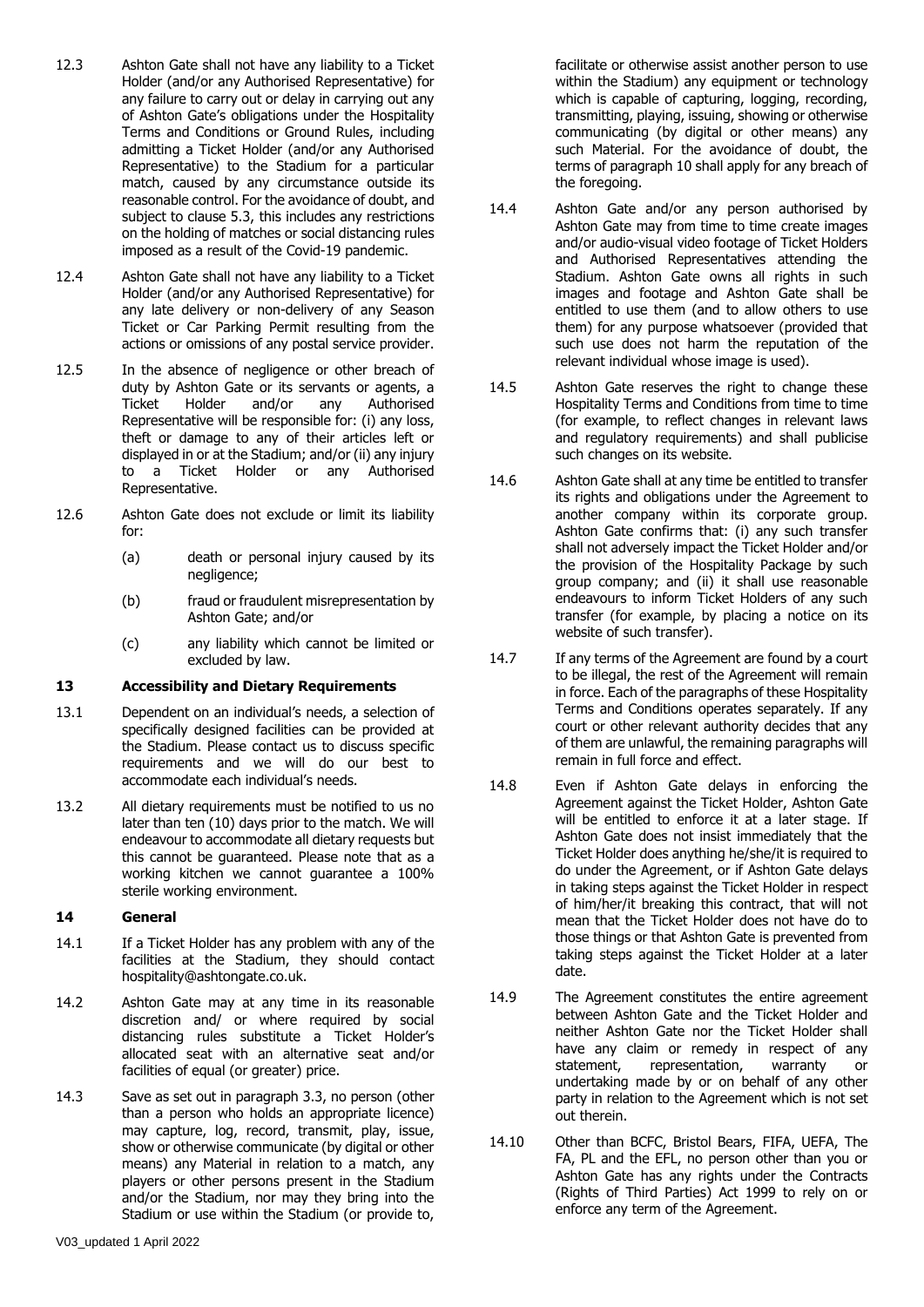- 14.11 You consent to Ashton Gate holding and processing data relating to you for administrative and legal purposes. The personal data that you provide to Ashton Gate shall be processed, stored and transferred in accordance with the terms of the privacy policy available [here.](https://www.bristol-sport.co.uk/privacy/)
- 14.12 The Agreement shall be governed by and construed in accordance with the laws of England and Wales. The parties hereby submit to the exclusive jurisdiction of the Courts of England and Wales (including in relation to any non-contractual disputes or claims).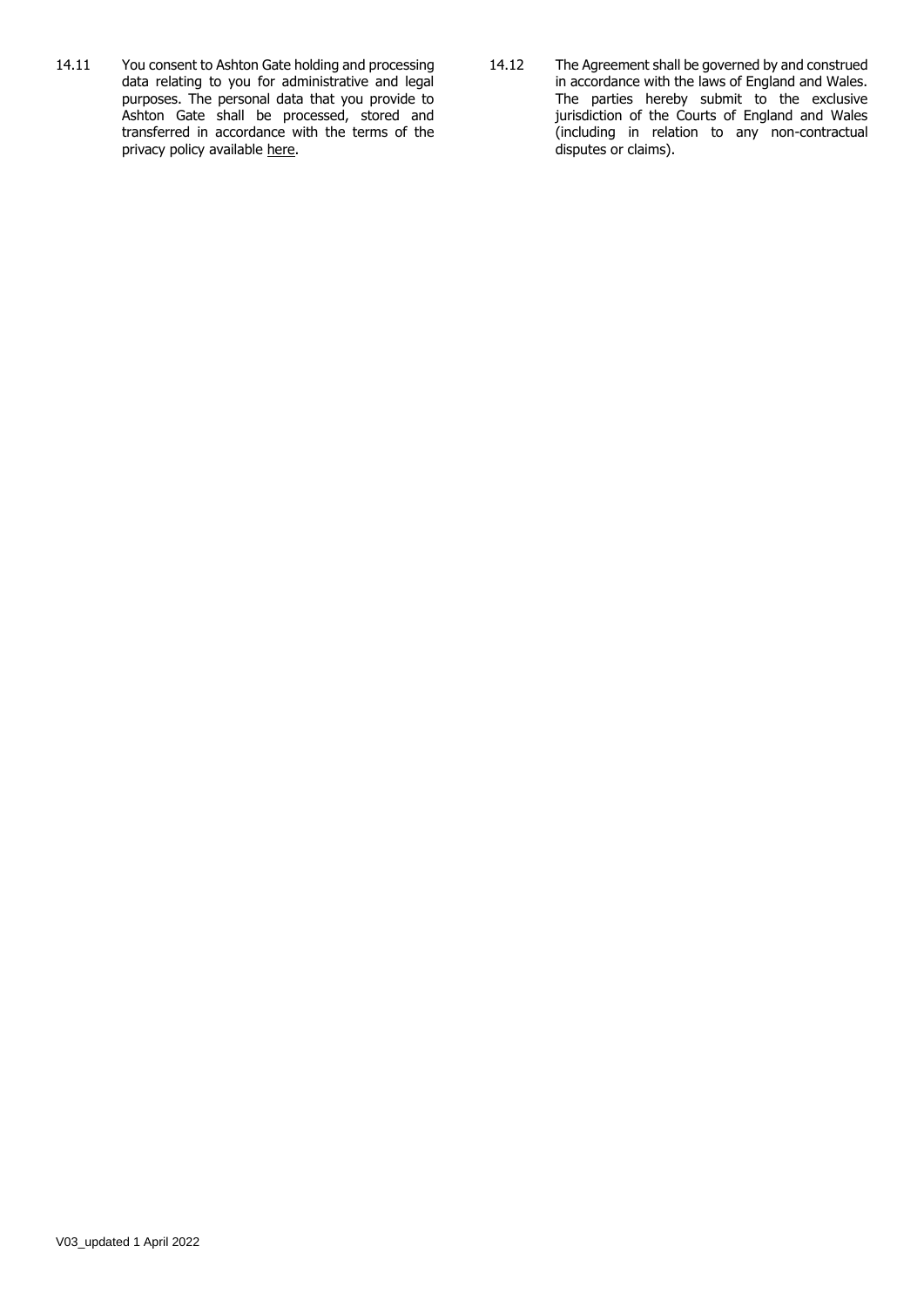# **Schedule 1 – Hospitality Packages**

Note - all Seasonal Hospitality Packages are for EFL Championship Football Fixtures and Premiership and European Champions / Challenge Cup rugby fixtures only. All play-offs are excluded. All non-league fixtures and fixtures other than those expressly stated are excluded.

| <b>Boxes</b>                                                              | <b>Included in the Package</b>                                                                                                                                                                                                                                                                                                                                                                                                                                                                                                                                                                                                                                                                                                                                                                                                                                                                            |
|---------------------------------------------------------------------------|-----------------------------------------------------------------------------------------------------------------------------------------------------------------------------------------------------------------------------------------------------------------------------------------------------------------------------------------------------------------------------------------------------------------------------------------------------------------------------------------------------------------------------------------------------------------------------------------------------------------------------------------------------------------------------------------------------------------------------------------------------------------------------------------------------------------------------------------------------------------------------------------------------------|
| <b>Executive Box - Dual</b>                                               | Pitch facing box for a maximum of 12 people<br>23 Bristol City FC home league fixtures<br>$\bullet$<br>12 Bristol Bears home league fixtures<br>$\bullet$<br>2 European Pool stage cup fixtures<br>$\bullet$<br>Option of casual buffet or three course sit down table service<br>$\bullet$<br>Signed shirt or ball<br>$\bullet$<br>BCFC/Bears head coach or player appearance four times a year in your box<br>$\bullet$<br>Boxes will be available for use four times a year for non-matchday bookings;<br>$\bullet$<br>room hire only and subject to availability.<br>Three onsite car parking spaces on site - exact location to be confirmed**<br>$\bullet$                                                                                                                                                                                                                                          |
| <b>Executive Box - Football</b>                                           | Pitch facing box for a maximum of 12 people<br>$\bullet$<br>23 Bristol City FC home league fixtures<br>$\bullet$<br>Option of casual buffet or three course sit down table service<br>$\bullet$<br>Signed shirt or ball<br>$\bullet$<br>BCFC head coach or player appearance four times a year in your box<br>$\bullet$<br>Boxes will be available for use four times a year for non-matchday bookings;<br>$\bullet$<br>room hire only and subject to availability.<br>Three onsite car parking spaces on site - exact location to be confirmed **.<br>$\bullet$                                                                                                                                                                                                                                                                                                                                          |
| <b>Executive Box - Rugby</b>                                              | Pitch facing box for a maximum of 12 people<br>$\bullet$<br>12 Bristol Bears home league fixtures<br>$\bullet$<br>2 European Pool stage cup fixtures<br>$\bullet$<br>Option of casual buffet or three course sit down table service<br>$\bullet$<br>Signed shirt or ball<br>$\bullet$<br>Bears head coach or player appearance four times a year in your box<br>$\bullet$<br>Boxes will be available for use four times a year for non-matchday bookings;<br>$\bullet$<br>room hire only and subject to availability.<br>Three onsite car parking spaces on site - exact location to be confirmed. **<br>$\bullet$                                                                                                                                                                                                                                                                                        |
| <b>Additional Benefits and terms</b><br>applicable to all Executive Boxes | Pay bar facility and waitress service available.<br>$\bullet$<br>Football: For early round lower category fixtures (excluding top 6 Premier<br>$\bullet$<br>League teams and quarter finals onwards) your box will be included and<br>there will be an optional food upgrade available.<br>For quarter finals onwards and fixtures including a top 6 Premier League<br>team there will be a charge of a maximum of £250.00 plus VAT per head to<br>have use of your box.<br>Rugby: For the 2 European pool fixtures your box will be included within<br>$\bullet$<br>your package. (subject to EPCR)<br>If applicable for Premiership Cup games and quarter finals onwards there will<br>be a charge of a maximum of £250.00 plus VAT per head to have used of<br>your box.<br>In Ashton Gate's discretion pre-season games may be included in the<br>$\bullet$<br>package with an optional food upgrade. |
| <b>Lansdown Club Plus Membership</b><br>to include                        | 40 complimentary football/rugby/basketball tickets per season<br>$\bullet$<br>15% discount on meeting room hire, store purchases, bar, concessions and<br>$\bullet$<br>Heineken Lounge hospitality<br>Priority booking for cup games and concerts<br>$\bullet$<br>Use of the executive lounge on a non-matchday (Monday-Friday/8am-4pm)<br>$\bullet$<br>The ability to purchase Autumn International and Six Nations tickets*<br>$\bullet$                                                                                                                                                                                                                                                                                                                                                                                                                                                                |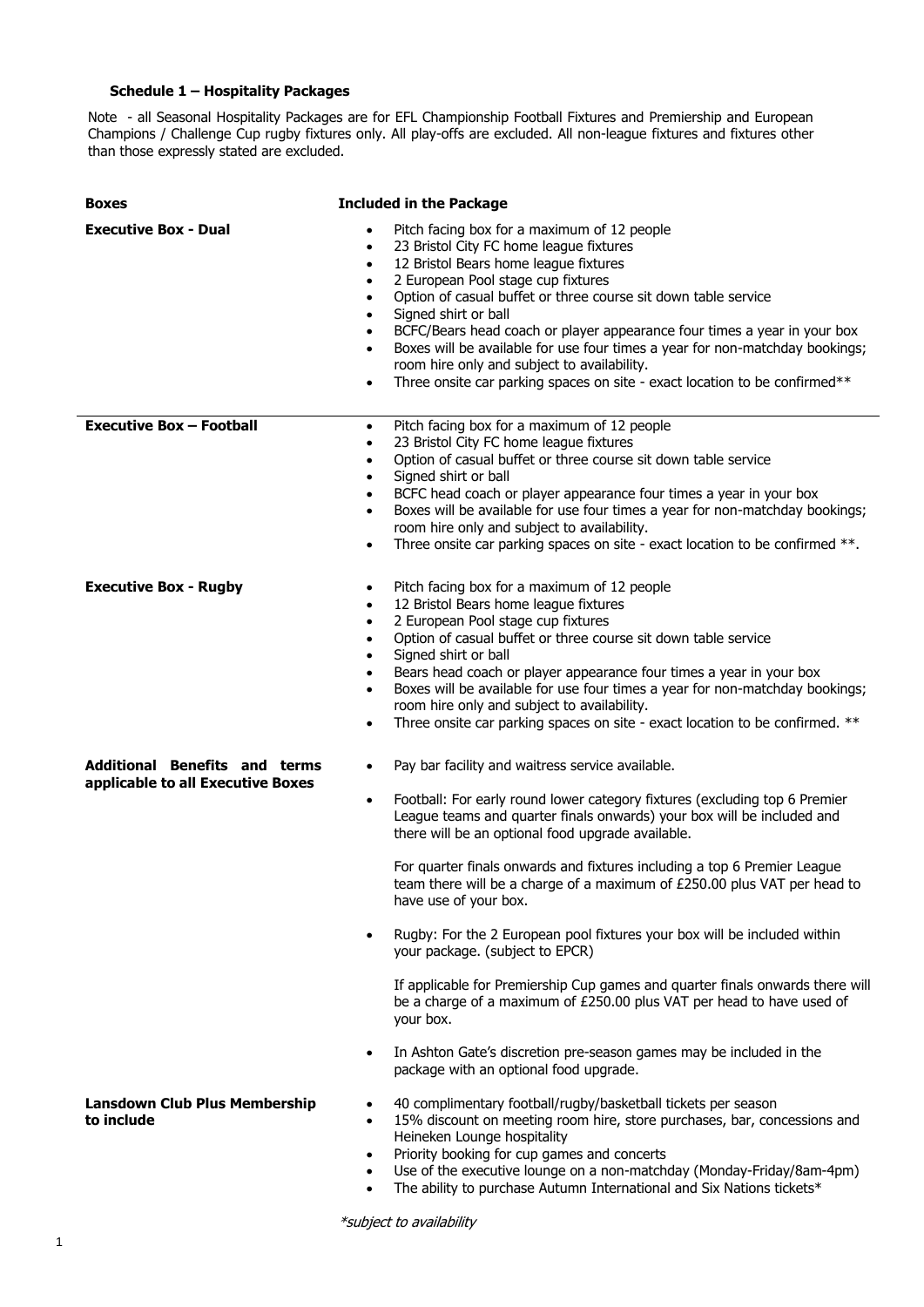| <b>Lansdown Suite</b>                                                        | <b>Included in the Package</b>                                                                                                                                                                                                                                                                                                                                                                                                                                                                                                                                                                                  |
|------------------------------------------------------------------------------|-----------------------------------------------------------------------------------------------------------------------------------------------------------------------------------------------------------------------------------------------------------------------------------------------------------------------------------------------------------------------------------------------------------------------------------------------------------------------------------------------------------------------------------------------------------------------------------------------------------------|
| <b>Seasonal</b><br>Hospitality -<br><u>Club</u><br>Package, Dual Sport       | 23 Bristol City FC home league fixtures<br>12 Bristol Bears home league fixtures<br>$\bullet$<br>2 European Pool stage cup fixtures<br>$\bullet$<br>*Buffet in the Lansdown Suite (not pitch facing)<br>$\bullet$<br>Centrally located padded premium seats in the Lansdown Stand<br>$\bullet$                                                                                                                                                                                                                                                                                                                  |
| Hospitality -<br>Seasonal<br><b>Club</b><br>Package, Football                | 23 Bristol City FC home league fixtures<br>*Buffet in the Lansdown Suite (not pitch facing)<br>$\bullet$<br>Centrally located padded premium seats in the Lansdown Stand<br>$\bullet$                                                                                                                                                                                                                                                                                                                                                                                                                           |
| <b>Seasonal</b><br>Hospitality -<br><u>Club</u><br>Package, Rugby            | 12 Bristol Bears home league fixtures<br>$\bullet$<br>2 European Pool stage cup fixtures<br>$\bullet$<br>*Buffet in the Lansdown Suite (not pitch facing)<br>$\bullet$<br>Centrally located padded premium seats in the Lansdown Stand<br>$\bullet$<br>*Please note that the ability to offer a buffet will be dependent on social<br>distancing rules and we may be required to offer a private table and seated<br>service as an alternative.                                                                                                                                                                 |
| Seasonal Hospitality - Premier<br>Package, Dual Sport                        | 23 Bristol City FC home league fixtures<br>$\bullet$<br>12 Bristol Bears home league fixtures<br>$\bullet$<br>2 European Pool stage cup fixtures<br>$\bullet$<br>Two course plated meal with waited service in the Lansdown Suite (not pitch<br>$\bullet$<br>facing)<br>Reserved table – up to 12 people (**minimum number may apply)<br>$\bullet$<br>Centrally located padded premium seats in the Lansdown Stand<br>$\bullet$<br>Off-site car parking (1 space per 4 Hospitality Packages) **<br>$\bullet$                                                                                                    |
| Seasonal Hospitality - Premier<br>Package, Football                          | 23 Bristol City FC home league fixtures<br>$\bullet$<br>Two course plated meal with waited service in the Lansdown Suite (not pitch<br>$\bullet$<br>facing)<br>Reserved table – up to 12 people (**minimum number may apply)<br>$\bullet$<br>Centrally located padded premium seats in the Lansdown Stand<br>$\bullet$<br>Off-site car parking (1 space per 4 Hospitality Packages) **<br>$\bullet$                                                                                                                                                                                                             |
| Seasonal Hospitality - Premier<br>Package, Rugby                             | 12 Bristol Bears home league fixtures<br>2 European Pool stage cup fixtures<br>$\bullet$<br>Two course plated meal with waited service in the Lansdown Suite (not pitch<br>facing)<br>Reserved table – up to 12 people (**minimum number may apply)<br>$\bullet$<br>Centrally located padded premium seats in the Lansdown Stand<br>$\bullet$<br>Off-site car parking (1 space per 4 Hospitality Packages) **<br>$\bullet$                                                                                                                                                                                      |
| <b>Hospitality</b><br><b>Seasonal</b><br><u>Elite</u><br>Package, Dual Sport | 23 Bristol City FC home league fixtures<br>$\bullet$<br>12 Bristol Bears home league fixtures<br>$\bullet$<br>2 European Pool stage cup fixtures<br>$\bullet$<br>Four course plated meal with waited service in the Lansdown Suite (not pitch<br>$\bullet$<br>facing)<br>Reserved table – up to 12 people (**minimum number may apply)<br>$\bullet$<br>Inclusive dinks package (until Full time whistle) Excludes Champagne,<br>$\bullet$<br>Prosecco, and Premium spirits.<br>Centrally located padded premium seats in the Lansdown Stand<br>٠<br>On-site car parking (1 space per 4 Hospitality Packages) ** |
| Seasonal<br><b>Hospitality</b><br><u>Elite</u><br>Package, Football          | 23 Bristol City FC home league fixtures                                                                                                                                                                                                                                                                                                                                                                                                                                                                                                                                                                         |